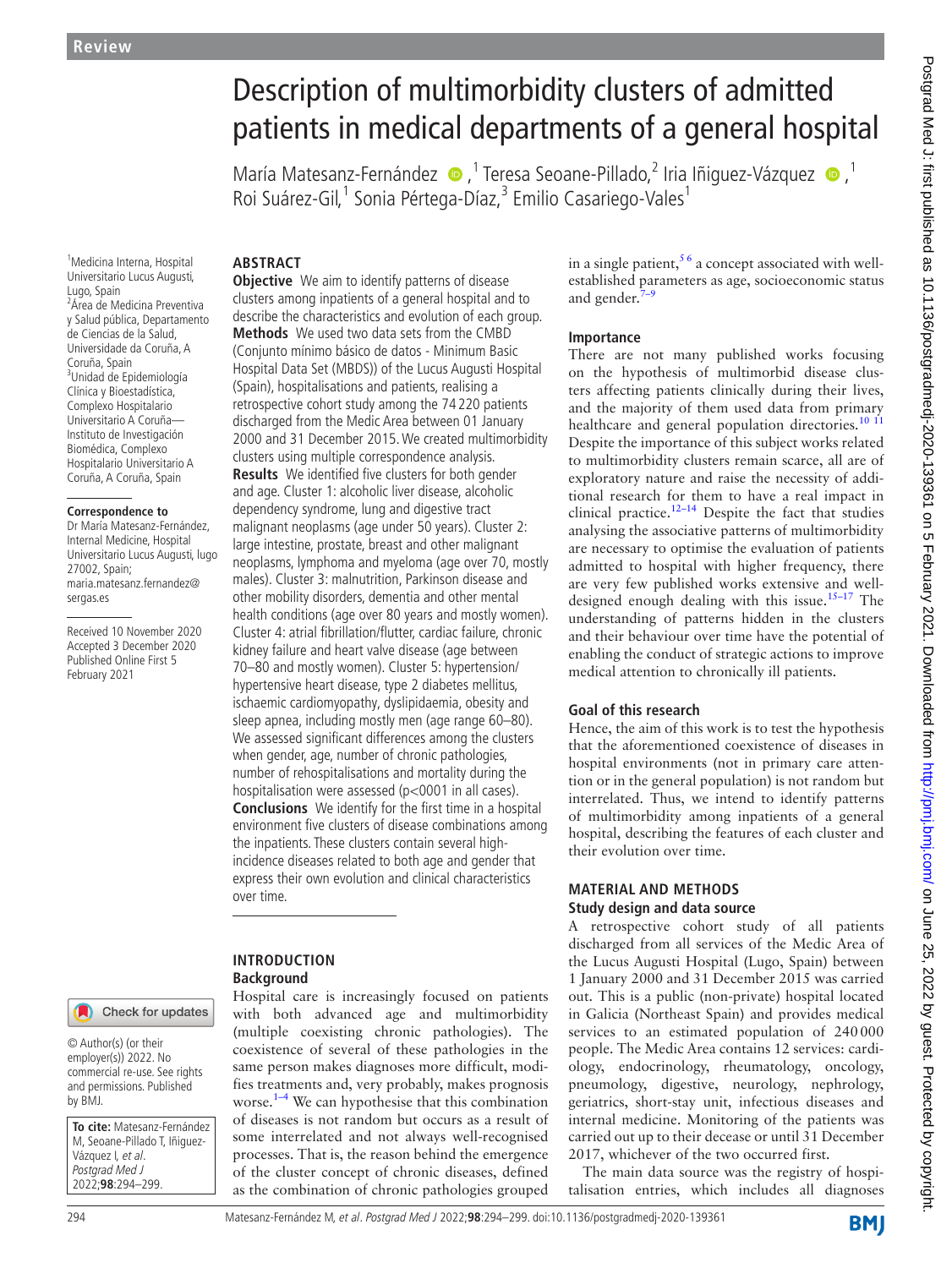### **Review**

# **Chronic obstructive lung disease** e487 **Congestive heart failure**—e428 Cerebrovascular stroke**—e436** Alcoholic liver disease**—**e563 Ischaemic cardiopathology**—e410** Heart valve disease—e394 Hypertension**—e401** Chronic kidney failure—e403 Atrial fibrillation**—e677** Depressive syndrome—e297 Type 2 diabetes mellitus**—e250** Sleep apnoea—e327 Anaemia**—e280** Dyslipidaemia—e272 Dementia**—e290** Obesity—e278 Malnutrition**—e262** Myeloma—e203 Parkinson disease**—e332** Lymphoma—e202 Hypothyroidism**—e243** Prostate malignant neoplasm—e183 Rheumatoid arthritis**—e698** Breast malignant neoplasm—e174 Chronic enterocolitis**—e556** Rectum and large intestine malignant neoplasms—e153 Non-alcoholic liver disease**—e571** Lung malignant neoplasm—e160 Other mental diseases**—e298** Digestive trait malignant neoplasm—e150 Alcoholic dependency**—e291** Other malignant neoplasms—e195 a list of all the hospitalisations and their associated main and secondary medical diagnoses that were thought to be the cause of the hospitalisations. Taking into account the absence of a widely agreed list of chronic pathologies, we referred to a modified version of the German Multicare adapted to the inpatient context[.19](#page-4-7) Using this classification methodology, we included 32 common chronic pathologies. Moreover, it was possible to e290 e332  $\overline{2}$  $^{2,0}$  $20$  $(e174e^{e183})$ 17.0%  $e^{297}$

# <span id="page-1-0"></span>**Table 1** Clinical characterisation of the patients

|                                  | With multimorbidity<br>$(n=52939)$ | Without<br>multimorbidity<br>$(n=21281)$ |         |
|----------------------------------|------------------------------------|------------------------------------------|---------|
|                                  | Mean±SD                            | Mean±SD                                  | P value |
| Age                              | $72.2 + 14.8$                      | $58.5 \pm 20.6$                          | < 0.001 |
| Number of chronic<br>pathologies | $3.9 + 1.8$                        | $1.4 + 1.9$                              | < 0.001 |
| Number of acute<br>pathologies   | $1.7 + 1.9$                        | $1.4 \pm 1.6$                            | < 0.001 |
| <b>CIRS</b>                      | $10.9 + 4.6$                       | $6.4 + 3.5$                              | < 0.001 |
| Stay time in days (x)            | $11.5 + 19.4$                      | $8.7 + 23.2$                             | < 0.001 |
|                                  | $\frac{0}{0}$                      | $\frac{0}{0}$                            |         |
| Gender (V)                       | 54.6                               | 56.3                                     | NS.     |
| Rural                            | 47.9                               | 48.2                                     | ΝS      |
| Mortality                        | 6.7                                | 6.1                                      | 0.04    |

carried out by the healthcare professional in charge, codified (by codifying medics) using the Clasificación Internacional de Enfermedades Revisión 9 (modificación clínica) - ICD-9-CM (International Classification of Diseases, Ninth Revision, Clin-ical Modification) (CIE.9MC).<sup>[18](#page-4-6)</sup> As additional data sources we used the nursing registries and since 2007 the computerised database IANUS, which gathers all data derived from medical assistance. The study protocols were approved by the Comité

Ético de Investigación Clínica de Galicia (Ethics Committee of Clinic Research of Galicia; registry code CEIC of Galicia 2014 / 409). A computerised database of each hospitalisation event using all the aforementioned registries was created. It includes



<span id="page-1-1"></span>**Figure 1** Multiple correspondence analysis of chronic diseases. The quadrant-based distribution of the analysed chronic diseases results as follows. Upper right quadrant: sleep apnea, obesity, dyslipidaemia, ischaemic cardiomyopathy, hypertension/hypertensive cardiomyopathy and type-2 diabetes mellitus. Lower right quadrant: dementia and other mental diseases, anaemia, Parkinson disease, chronic obstructive lung disease, atrial fibrillation/flutter, cardiac failure, chronic kidney failure, heart valve disease, depressive syndrome, stroke, hypothyroidism, rheumatoid arthritis, chronic enterocolitis and prostate malignant neoplasm. Lower left quadrant: malnutrition, lymphoma, myeloma, non-alcoholic liver disease, alcoholic liver disease, alcoholic dependency syndrome, digestive tract malignant neoplasm, large intestine malignant neoplasm, rectum malignant neoplasm and breast malignant neoplasm. Upper left quadrant: lung malignant neoplasm.



<span id="page-1-2"></span>**Table 2** Studied pathologies and their corresponding numbers

<span id="page-1-3"></span>**Figure 2** MCA of chronic diseases including age and gender. Cluster 1: alcoholic liver disease, alcoholic dependency syndrome and digestive tract and lung malignant neoplasms associated to a<50 age category. Cluster 2: large intestine malignant neoplasm, lymphoma, myeloma, prostate malignant neoplasm, breast malignant neoplasm and other malignant neoplasms. Cluster 3: malnutrition, Parkinson disease and other motility disorders, dementia and other mental disorders associated with a>80 age category. Cluster 4: atrial fibrillation/flutter, cardiac failure, chronic kidney failure, and heart valve disease, more related to female gender and 71–80 age category. Cluster 5: hypertension/ hypertensive cardiomyopathy, type 2 diabetes mellitus, dyslipidaemia, ischaemic cardiomyopathy, obesity, and sleep apnoea, associated with a male gender and 61–70 to 71–80 age categories. MCA, multiple correspondence analysis.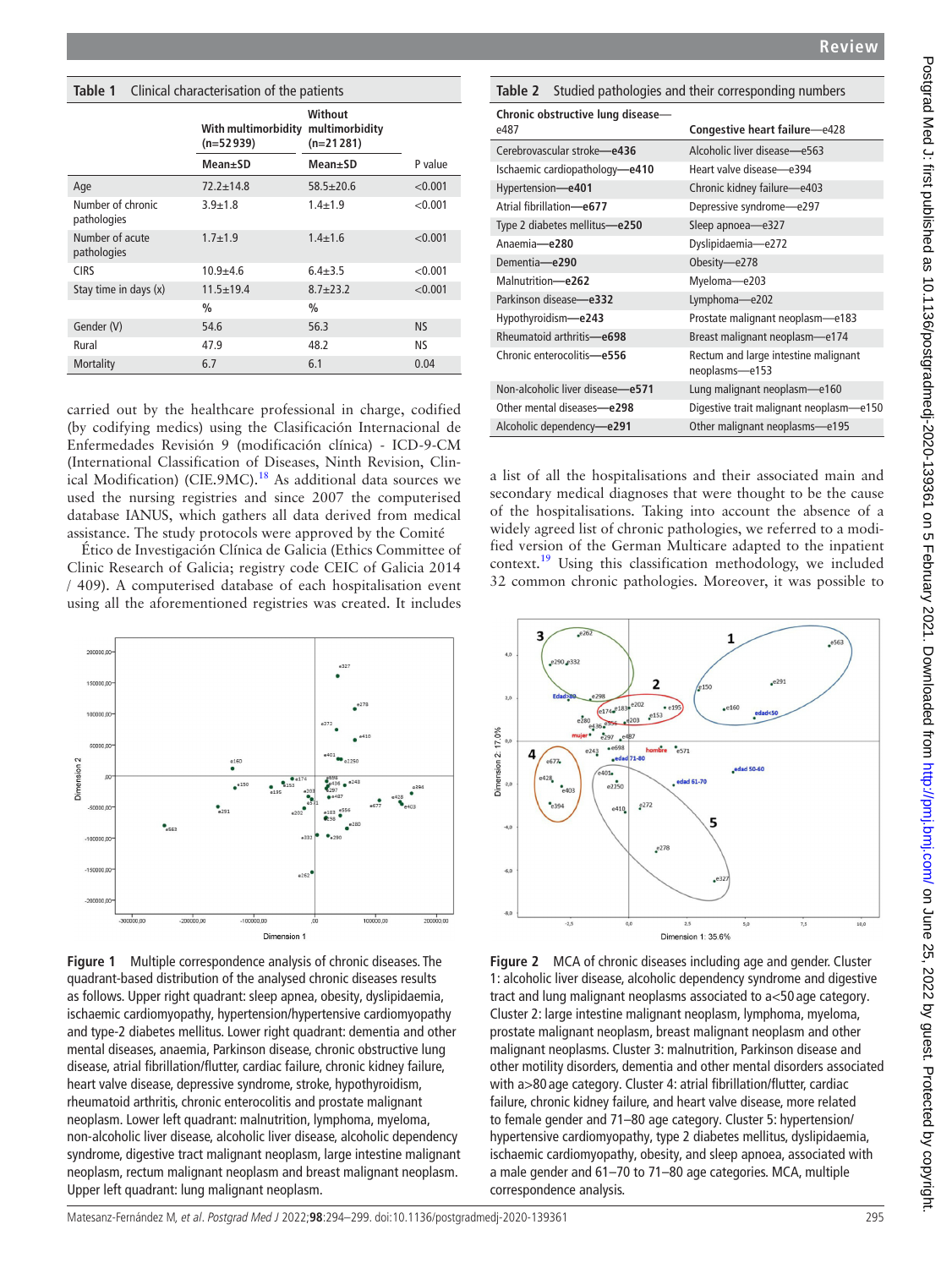# <span id="page-2-0"></span>**Table 3** Cluster descriptors

|                               | Cluster         | Cluster         | Cluster         | Cluster<br>4    | Cluster         |  |  |  |
|-------------------------------|-----------------|-----------------|-----------------|-----------------|-----------------|--|--|--|
| Sample number                 | 7.654           | 6.037           | 16.727          | 24.925          | 43.038          |  |  |  |
| Gender (M)                    | 80%             | 71.3%           | 44.9%           | 52%             | 53.5%           |  |  |  |
| Age $*$                       | $66.3 \pm 13.8$ | $74.6 \pm 11.6$ | $78.6 \pm 12.4$ | $77.6 \pm 11.1$ | $73.8 \pm 12.8$ |  |  |  |
| Number of hospitalisations    | $3.2 + 3.2$     | $3.3 \pm 3.2$   | $2.9 \pm 2.7$   | $3.1 \pm 2.9$   | $2.6 \pm 2.5$   |  |  |  |
| Exitus during hospitalisation | 32.9%           | 38.8%           | 27.6%           | 26.2%           | 20.3%           |  |  |  |
| Number of chronic pathologies | $4.2 \pm 2.2$   | $4.5 \pm 2.3$   | $4.8 \pm 2.3$   | $5.1 \pm 2.2$   | $4.3 \pm 2.1$   |  |  |  |
|                               |                 |                 |                 |                 |                 |  |  |  |

classify the disease burden using the CIRS scale.<sup>20</sup> Once this first database was completed, a second one was generated where patient data were analysed, allowing us to register main variables (presence/absence of the 32 aforementioned chronic diseases) as well as secondary variables such as gender, date of birth and hospitalisation dates.

# **Statistical data analysis**

We carried out a descriptive analysis of the registered variables. The categorical variables were represented by their absolute and relative frequencies, and the continuous variables by their mean value and SD. We tested the clinical characteristics of the patients regarding the presence/absence of multimorbidity (presence of two or more chronic diseases) using the  $\chi^2$  test for categorical variables and the Student's t-test for continuous variables.

With the aim to determine possible dependent relationships between registered diseases and also to visually identify clusters, we applied the multiple correspondence analysis (MCA). We use this analysis because this exploratory technique allows us to describe and resume a great amount of information within a reduced number of dimensions. The aim of MCA is to map the relative position of the studied diseases identifying combinations of variables and the degree of variation through the estimation of the co-occurrence frequency of diseases in distance terms. Besides the graphic representation we estimated the total inertia, which measures the dispersion of the generated point cloud, that is, the degree of dependence among variables. We calculated the ratio of inertia explained by each dimension and also the accumulated inertia. All tests were carried out taking into account a two-sided approach. All values of  $p < 0.05$  were considered significant. We used the computer statistical software SPSS Statistics V.19 (IBM SPSS Statistics) and R 3.3.2 (packages: ca, ade4, ggplot2). $^{2122}$ 

# **RESULTS**

### **Patients**

A total number of 170978 hospitalisations corresponding to 74220 patients were included within the time frame of the study. Of the studied individuals 10.8% (7990 patients) did not present any of the registered 32 chronic diseases, 17.9% were diagnosed with a single disease and the remaining 71.3% (52939 patients) presented between 2 and 18 simultaneous chronic diseases.

The comparison between patients with and without multimorbidity on different clinic variables yielded the following results: the multipathology patients were significantly older than 72.2 years (SD 14.8), median of 76 (15–108) years, with a higher predominance of male individuals (54.6%). The average number of chronic pathologies was also very high in these patients (3.9; SD 1.89). Similar high rates were observed regarding the acute pathologies (1.7; SD 1.9) [\(table](#page-1-0) 1).

# **Statistical results**

Significant differences were detected among the mean CIRS (10.9 vs 6.4; SD 4.6 and 3.5, respectively) and the average hospital length of stay calculated in days (11.5 vs 8.7; SD 19.4 and 23.2, respectively). A total of 6.7% of the patients with multimorbidity passed away compared with the 6.1% of deceased patients who did not present several diseases [\(table](#page-1-0) 1).

The MCA tried to identify relationships among the aforementioned 32 chronic pathologies. Considering the discriminant power of the obtained dimensions, two of them were extracted, which explains the 50.1% of the total inertia (31.4% and 18.8%, respectively). In the map of correlations ([figure](#page-1-1) 1) each point corresponds to a chronic disease ([table](#page-1-2) 2).

After introducing the secondary variables, gender and age category (<50, 50–60, 61–70, 71–80,>80 years), a scatter plot was obtained using the two first dimensions, which explained a total inertia of 52.7% (35.6% and 17.0%, respectively; [figure](#page-1-3) 2). It is important to highlight that 699 multipathology patients (1.3%) suffer from diseases that are not included in the obtained clusters.

#### **Descriptive analysis**

The descriptive analysis of the characteristics of the patients in relation to the five obtained clusters yielded some interesting results. Patients who suffer from cluster 1 diseases are predominantly men (80%). They have an average age at the moment of the first hospitalisation of 66.3 years (SD 13.8) and a mortality

<span id="page-2-1"></span>

| Clinical characterisation of the clusters including only the patients with diseases belonging to each cluster<br>Table 4 |                    |                 |                     |                     |                     |  |  |  |  |
|--------------------------------------------------------------------------------------------------------------------------|--------------------|-----------------|---------------------|---------------------|---------------------|--|--|--|--|
|                                                                                                                          | Cluster            | Cluster         | Cluster             | Cluster<br>4        | Cluster<br>5        |  |  |  |  |
| Sample number                                                                                                            | 1.368              | 598             | 1971                | 1901                | 12559               |  |  |  |  |
| Gender (M)                                                                                                               | 81.9%              | 66.6%           | 46.7%               | 50.9%               | 55.9%               |  |  |  |  |
| Age*                                                                                                                     | $60.0 \pm 14.1$    | $69.1 \pm 15.4$ | $77.0 \pm 16.3$     | $78 + 13.1$         | $68.3 \pm 13.6$     |  |  |  |  |
| Number of hospitalisations                                                                                               | $2.69 + 2.7$       | $3.2 + 3.6$     | $2.1 \pm 1.8$       | $2.1 + 1.9$         | $1.7 + 1.45$        |  |  |  |  |
| Exitus during hospitalisation                                                                                            | 34.9%              | 41.8%           | 23.4%               | 28.8%               | 7.4%                |  |  |  |  |
| Stay time in days (x)                                                                                                    | $27.7 + 28.1$      | $29.9 + 30.4$   | $26.2 + 31.3$       | $24.8 + 29.1$       | $15.1 \pm 26.9$     |  |  |  |  |
| Time between hospitalisations in days                                                                                    | $959.5 \pm 1145.4$ | $763.3 + 981.5$ | $1164.1 \pm 1206.5$ | $1117.6 \pm 1192.1$ | $1541.2 \pm 1402.7$ |  |  |  |  |
| Monitoring time in days                                                                                                  | 583.2±1002.1       | 498.4±862.9     | $592.6 \pm 1032.0$  | $546.3 + 998.6$     | $600.5 \pm 1149.1$  |  |  |  |  |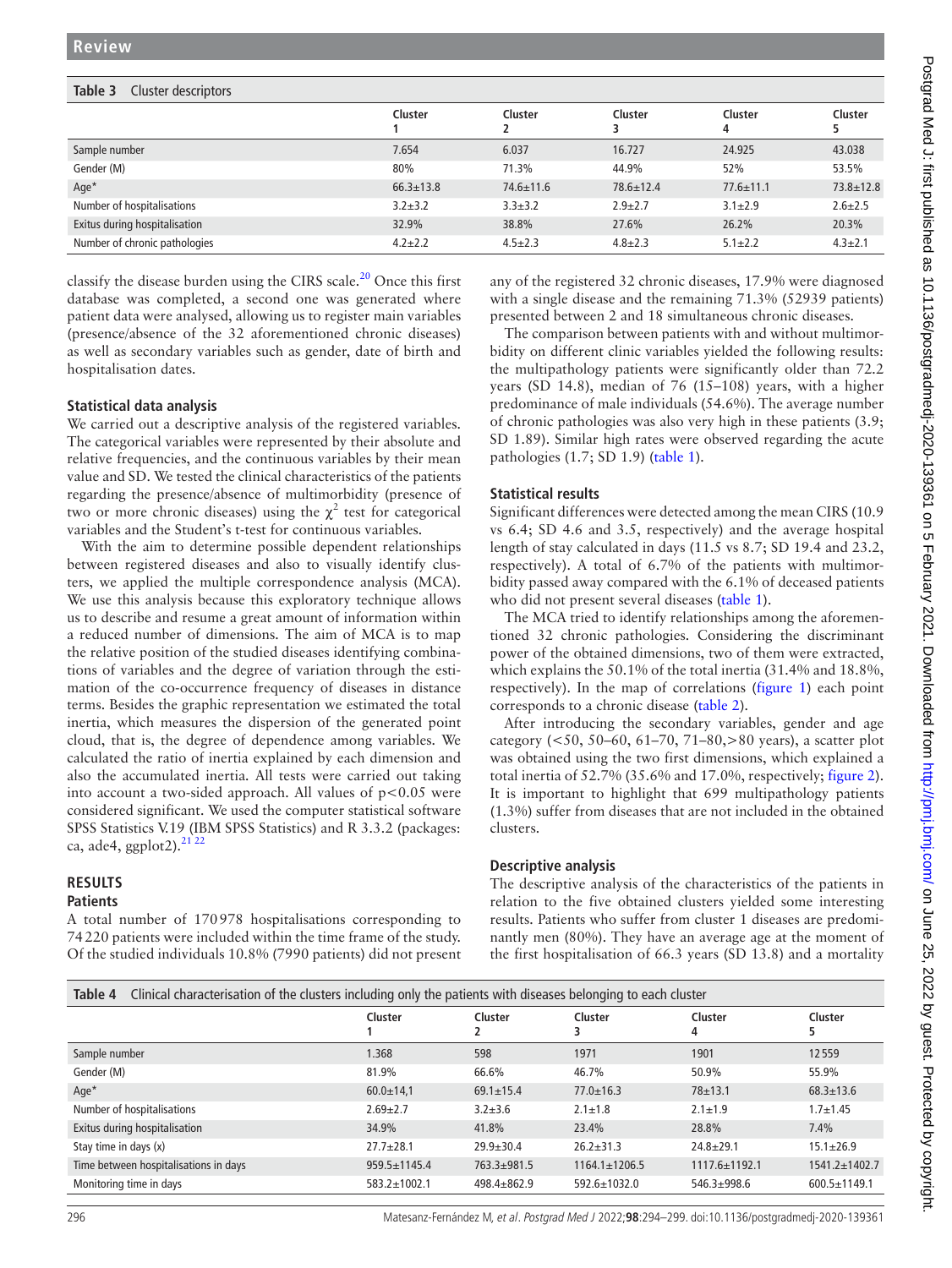

<span id="page-3-0"></span>**Figure 3** Time between re-hospitalisation relative to the number of hospitalisations, general series. The time elapsed between different hospitalisations of all patients with two or more chronic diseases included in any of the clusters is shown as an average time calculated in days.

of 32.9%. Patients in cluster 2 have an average age of 74.6 years (SD 11.6), mainly men (71.3%) from which 38.8% died cluster 3 shows a higher proportion of women (55.1%) and advanced age individuals (average 78.6; SD 12.4). Clusters 4 and 5 contain a higher proportion of male individuals (52.0% and 53.5%, respectively) with an advanced first hospitalisation age group (77.6 and 73.8; SD 11.1 and 12.8, respectively). Cluster 5 shows the lowest mortality during the hospitalisation (20.3%; [table](#page-2-0) 3). In a subsequent analysis, we selected patients belonging exclusively to the described groups, with diseases that are specific of each cluster. Here, more than 80% of the patients belonging to cluster 1 are men, being comparatively younger at the moment of the first hospitalisation (60.0 years, SD 14.1) and with a mortality rate during the hospitalisation of 34.9%. Cluster 2 has a predominance of male individuals (66.6%) with an average age at the moment of the first hospitalisation of 69.1 years (SD 15.4), showing the highest death ratio (41.8%). Females are preponderant in cluster 3 (53.5%), with an average age of 77.0 years (SD 16.3) and death ratio of 23.4%. Clusters 4–5 have similarly higher ratio of male patients (50.9% and 55.9%, respectively). However, patients with cluster 4 are older at the moment of hospitalisation and cluster 5 shows a lower mortality (see [table](#page-2-1) 4).



<span id="page-3-1"></span>**Figure 4** Graphic comparison of the elapsed time between hospitalisations including the five clusters. Only the six first hospitalisations, which contain the highest number of patients, are included.

The elapsed time between successive hospitalisations in all patients included in any of the clusters with two or more chronic diseases becomes progressively shorter ([figure](#page-3-0) 3). This time shortening is more pronounced during the first six rehospitalisations and then becomes more stable (although it is still present). The CIs of successive rehospitalisations do not overlap, at least until the seventh rehospitalisation [\(figure](#page-3-0) 3). Also, the average time between hospitalisations is higher in cluster 5 [\(figure](#page-3-1) 4).

# **DISCUSSION**

Our results confirm the hypothesis of the presence of disease combinations in hospitalised patients, highlighting the existence of clusters of pathologies associated with age and gender and enable a straightforward interpretation (distance between pathologies) of the possibility that a given set of diseases has to affect the same patient. The results of our work are consistent with other recently published studies conducted in the domain of the primary healthcare or in the general population,<sup>23-33</sup> some of which used statistical methods different from the MCA to check disease clusters.<sup>34-45</sup> Despite having many common points regarding the hospital care, these studies differ in the chronic pathologies analysed. Although almost any disease can be relevant in a general population context depending on its impact on the life quality of the patients, it is more logic for the inpatient population to include only the pathologies related to the diagnostic/therapeutic actions that must be applied during the hospitalisation or during a short-term/medium-term follow-up. Thus, our work by combining medical facts together with statistical analysis allows for a very intuitive and simple interpretation of data suitable to perform an exploratory study. The distance among pathologies accounts for the probability of those pathologies appearing together in the same patient. However, there are very common diseases (eg, anaemia and depressive syndrome) that do not appear included in any of the five clusters, since they are equidistant from the different groups. There are several reasons to explain this phenomenon. A similar inertia among several pathologies that belong to different clusters (thus prohibiting their inclusion in any of them) is the most obvious. Since each cluster has its distinctive and own clinical profile, our analysis contributes significantly to the understanding of not only how the different chronic diseases are aggregated into a group but also how they behave as a group. Thus, the identification and characterisation of these clusters become fundamental for the treatment of multimorbid patients.

The multiborbidity analysis among hospitalised patients remains poorly explored, and as such, our work makes further advances in this field. However, the present analysis is still an initial and exploratory approach that can be practical enough to adapt and optimise hospital resources focusing on the detected clusters. Thus, it can be used to design new diagnostic, treatment and monitoring strategies that are well differentiated and adapted to each group. Moreover, the characterisation of the multimorbidity clusters can lead to the creation of clinical practice guidelines for the management of chronic diseases that usually manifest themselves together. Finally, this analysis could be the first step to a better characterisation of the multimorbidity problem, including, for example, the variable 'time', which is invaluable for the definition of multimorbidity timing, and for assessing how the different pathologies emerge and progress in a patient. On the other hand, it would be interesting to test in the future whether a patient who develops pathologies pertaining to a particular cluster can evolve to a different one given enough time. There are however a couple of limitations that must be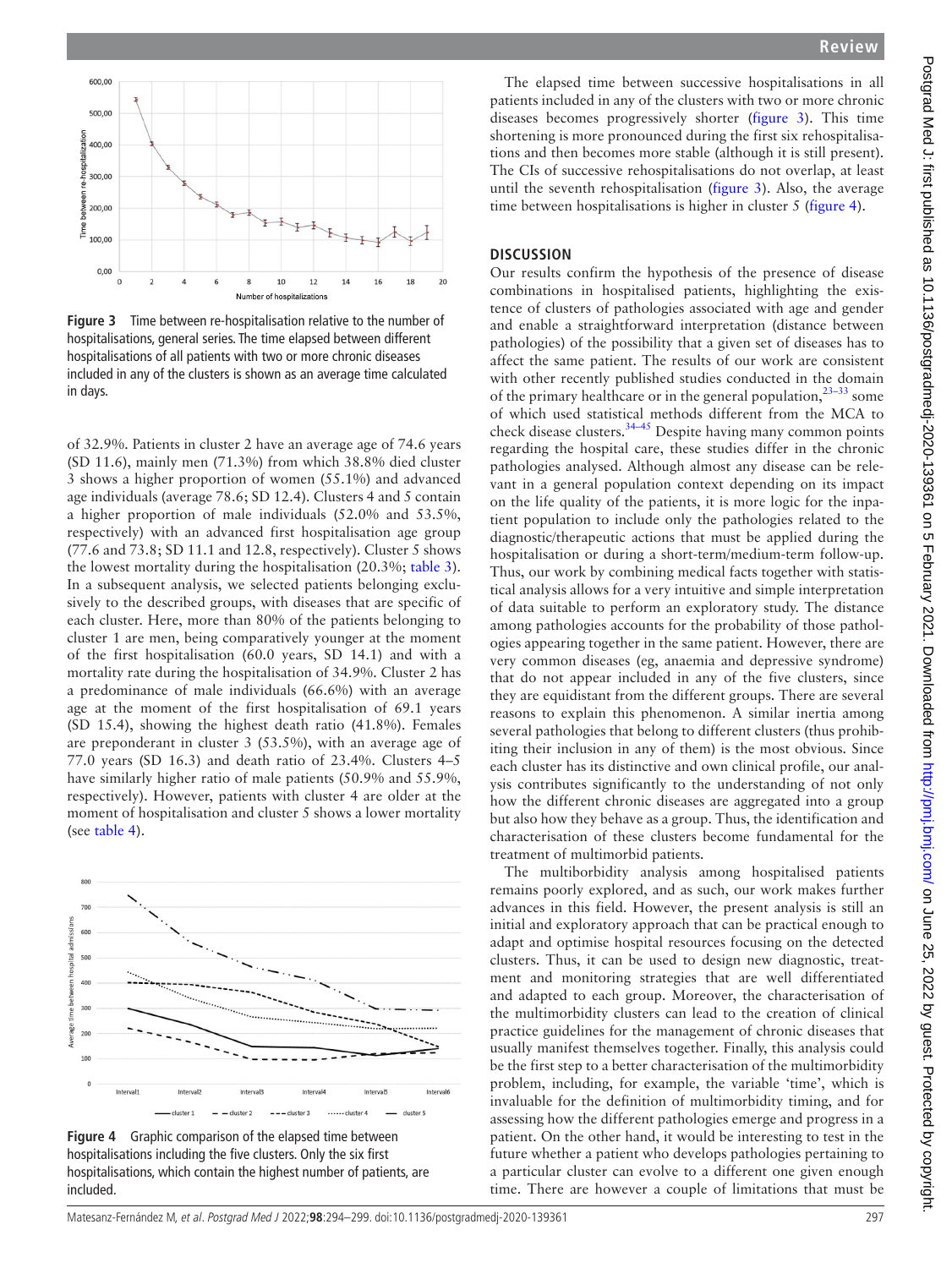considered. First, only the characteristics of adult patients with medical pathologies are described, making impossible to extend the results to patients hospitalised due to surgical pathologies. Second, our data come from a single hospital centre, meaning that the results may not always be extrapolated to hospitals from different geographic areas or with different size.

# **CONCLUSIONS**

We detect for the first time in a hospital environment up to five clusters of diseases among inpatients receiving the general services of a hospital. These clusters are constituted of a number of high-incidence diseases related to both age and gender that show their own clinical features and evolution over time. We can assess how the different pathologies in a cluster behave as a group. This becomes fundamental for the treatment of multimorbid patients and also for the optimisation of hospital resources. Also, we show that the distance between pathologies is a straightforward interpretation of the chance that a given set of pathologies has to appear together in a patient.  $(1, 2)$ 

# **Main messages**

- ► We identified five high-incidence diseases clusters in hospitalised patients.
- ► Hospitalised patients have their own characteristics different than general population so diseases association clusters are also specific in this environment.
- Cluster categorisation is essential in treatment and prognosis of multimorbid patients.

# **Current research questions**

- ► How do chronic diseases add to each cluster over time?
- ► Can one patient change between different clusters during his lifetime?
- Can we measure economic impact of designing specific care routes and guidelines based on each diseases clusters?

# **What is already known about this subject**

- ► Most hospitalized patients are multimorbid
- ► Chronic diseases are not randomly associated
- Clinical practice guidelines should be focused on multimorbid patients

**Acknowledgements** The authors thank Dr Israel M. Sánchez and Dr Pablo Rivas for providing medical writing support on behalf of Springer Healthcare.

**Contributors** EC-V and MM-F: design of study and data interpretation. IÍ-V and RS-G: data interpretation. TS-P and SP-D: statistical analysis.

**Funding** María Matesanz-Fernández acknowledges a FEMI grant for young researchers from the Sociedad Española de Medicina Interna.

**Competing interests** Declaration of competing interest: The authors declare that there are no conflicts of interest regarding this research and publication.

**Patient consent for publication** Not required.

**Provenance and peer review** Not commissioned; externally peer reviewed.

**Data availability statement** Data are available upon reasonable request. The main data source was the registry of hospitalisation entries, which includes all diagnoses carried out by the healthcare professional in charge, codified (by codifying medics) using the CIE.9MC. As additional data sources we used the nursing registries and since 2007 the computerised database IANUS, which gathers all data derived from medical assistance. The study protocols were approved by the ComitéÉtico de Investigación Clínica de Galicia (Ethics Committee of Clinic Research of Galicia; registry code CEIC of Galicia 2014/409). A computerised database of each hospitalization event using all the aforementioned registries was created. It includes a list of all the hospitalisations and their associated main and secondary medical diagnoses that were thought to be the cause of the hospitalisations.

### **ORCID iDs**

María Matesanz-Fernández <http://orcid.org/0000-0001-5129-0894> Iria Iñiguez-Vázquez<http://orcid.org/0000-0001-9896-7751>

# **REFERENCES**

- <span id="page-4-0"></span>1 Johnston MC, Crilly M, Black C, et al. Defining and measuring multimorbidity: a systematic review of systematic reviews. [Eur J Public Health](http://dx.doi.org/10.1093/eurpub/cky098) 2019;29:182-9.
- 2 Pascual-de la Pisa B, Cuberos-Sánchez C, Marquez-Calzada C, et al. [Mortality and associated factors of patients with complex chronic diseases in rural and social transformation areas in Andalusia]. [Semergen](http://dx.doi.org/10.1016/j.semerg.2019.05.006) 2020;46:115–24.
- 3 Bernabeu-Wittel M, Barón-Franco B, Nieto-Martín D, et al. Prognostic stratification and healthcare approach in patients with multiple pathologies. [Rev Clin Esp](http://dx.doi.org/10.1016/j.rce.2017.01.011) 2017;217:410–9.
- 4 Bengoa RNR. Curar Y cuidar. Innovación en La gestión de Enfermedades crónicas: Una guía práctica para avanzar. Elsevier Masson: Barcelona, 2008.
- <span id="page-4-1"></span>5 Barnett K, Mercer SW, Norbury M, et al. Epidemiology of multimorbidity and implications for health care, research, and medical education: a cross-sectional study. [Lancet](http://dx.doi.org/10.1016/S0140-6736(12)60240-2) 2012;380:37–43.
- 6 Olson JE, Takahashi PY, St Sauver JM. Understanding the patterns of multimorbidity. [Mayo Clin Proc](http://dx.doi.org/10.1016/j.mayocp.2018.05.016) 2018;93:824–5.
- <span id="page-4-2"></span>7 Prados-Torres A, Calderón-Larrañaga A, Hancco-Saavedra J, et al. Multimorbidity patterns: a systematic review. [J Clin Epidemiol](http://dx.doi.org/10.1016/j.jclinepi.2013.09.021) 2014;67:254-66.
- 8 Foguet-Boreu Q, Violan C, Roso-Llorach A, et al. Impact of multimorbidity: acute morbidity, area of residency and use of health services across the life span in a region of South Europe. [BMC Fam Pract](http://dx.doi.org/10.1186/1471-2296-15-55) 2014;15:55.
- 9 Orueta JF, Nuño-Solinís R, García-Alvarez A, et al. Prevalence of multimorbidity according to the deprivation level among the elderly in the Basque country. **BMC** [Public Health](http://dx.doi.org/10.1186/1471-2458-13-918) 2013;13:918.
- <span id="page-4-3"></span>10 Abad-Díez JM, Calderón-Larrañaga A, Poncel-Falcó A, et al. Age and gender differences in the prevalence and patterns of multimorbidity in the older population. [BMC Geriatr](http://dx.doi.org/10.1186/1471-2318-14-75) 2014;14:75.
- 11 Guisado-Clavero M, Roso-Llorach A, López-Jimenez T, et al. Multimorbidity patterns in the elderly: a prospective cohort study with cluster analysis. **[BMC Geriatr](http://dx.doi.org/10.1186/s12877-018-0705-7)** 2018;18:16.
- <span id="page-4-4"></span>12 Prados-Torres A, Poblador-Plou B, Calderón-Larrañaga A, et al. Multimorbidity patterns in primary care: interactions among chronic diseases using factor analysis. [PLoS One](http://dx.doi.org/10.1371/journal.pone.0032190) 2012;7:e32190.
- 13 García-Olmos L, Salvador CH, Alberquilla Ángel, et al. Comorbidity patterns in patients with chronic diseases in general practice. [PLoS One](http://dx.doi.org/10.1371/journal.pone.0032141) 2012;7:e32141.
- 14 Chubachi S, Sato M, Kameyama N, et al. Identification of five clusters of comorbidities in a longitudinal Japanese chronic obstructive pulmonary disease cohort. [Respir Med](http://dx.doi.org/10.1016/j.rmed.2016.07.002) 2016;117:272–9.
- <span id="page-4-5"></span>15 Pathirana TI, Jackson CA. Socioeconomic status and multimorbidity: a systematic review and meta-analysis. [Aust N Z J Public Health](http://dx.doi.org/10.1111/1753-6405.12762) 2018;42:186-94.
- 16 Almagro P, Ponce A, Komal S, et al. Multimorbidity gender patterns in hospitalized elderly patients. [PLoS One](http://dx.doi.org/10.1371/journal.pone.0227252) 2020;15:e0227252.
- 17 Bernabeu-Wittel M, Alonso-Coello P, Rico-Blázquez M, et al. [Development of clinical practice guidelines for patients with comorbidity and multiple diseases]. [Aten Primaria](http://dx.doi.org/10.1016/j.aprim.2013.11.013) 2014;46:385–92.
- <span id="page-4-6"></span>18 CIE-9. Clasificación Internacional de Enfermedades. 9ª revisión. Modificación clínica. Madrid: Ministerio de Sanidad, Servicios Sociales e Igualdad, Secretaría General Técnica, 2014.
- <span id="page-4-7"></span>19 Matesanz-Fernández M, Íñiguez-Vázquez I, D RB, et al. Clúster de multimorbilidad en pacientes hospitalizados en servicios médicos: caracterización clínica Y pronóstica. Buenos Aires: XXVI Congreso de Medicina Interna Internacional Iberopanamericano de Medicina Interna, 2018.
- <span id="page-4-8"></span>20 Linn BS, Linn MW, Gurel L. Cumulative illness rating scale. [J Am Geriatr Soc](http://dx.doi.org/10.1111/j.1532-5415.1968.tb02103.x) 1968;16:622–6.
- <span id="page-4-9"></span>21 Ibm SPSS statistics 19. property OS SPSS Inc. IBM Company. Copyright 1989.
- 22 R 3.3.2. The R Foundation. Available: <www.r-project.org>
- <span id="page-4-10"></span>23 Marengoni A, Angleman S, Melis R, et al. Aging with multimorbidity: a systematic review of the literature. [Ageing Res Rev](http://dx.doi.org/10.1016/j.arr.2011.03.003) 2011;10:430-9.
- 24 Marengoni A, Melis RJF, Prados Torres A, et al. Multimorbidity: epidemiology and models of care. [Biomed Res Int](http://dx.doi.org/10.1155/2016/7029027) 2016;2016:1–2.
- 25 Alonso-Morán E, Nuño-Solinis R, Onder G, et al. Multimorbidity in risk stratification tools to predict negative outcomes in adult population. [Eur J Intern Med](http://dx.doi.org/10.1016/j.ejim.2015.02.010) 2015;26:182–9.
- 26 Schäfer I, von Leitner E-C, Schön G, et al. Multimorbidity patterns in the elderly: a new approach of disease clustering identifies complex interrelations between chronic conditions. [PLoS One](http://dx.doi.org/10.1371/journal.pone.0015941) 2010;5:e15941.
- 27 van den Bussche H, Koller D, Kolonko T, et al. Which chronic diseases and disease combinations are specific to multimorbidity in the elderly? results of a claims data based cross-sectional study in Germany. [BMC Public Health](http://dx.doi.org/10.1186/1471-2458-11-101) 2011;11:101.